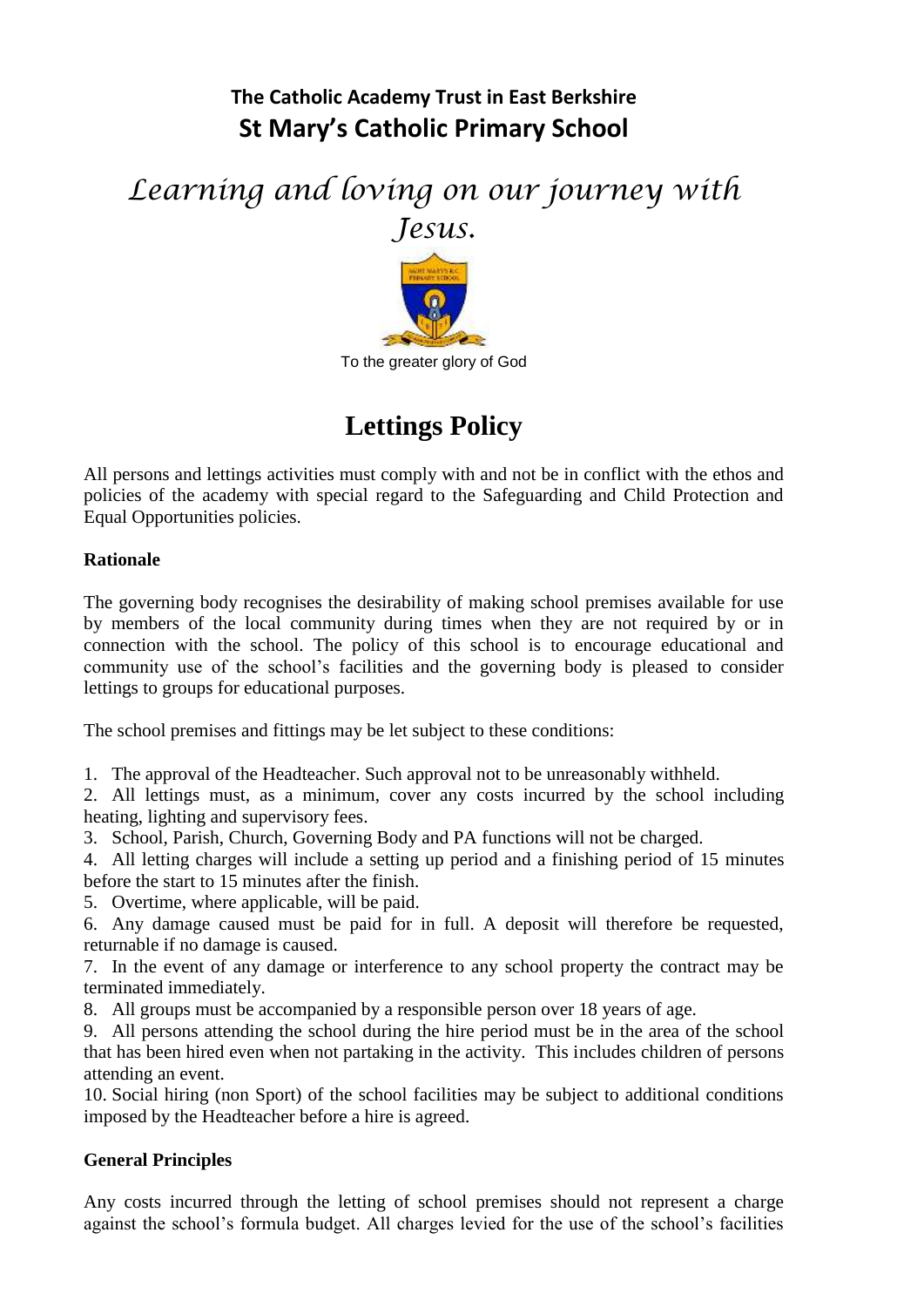will therefore be calculated to include costs incurred for heat and light, wear and tear, use of equipment, and any caretaking (including on-costs). For any use of school premises other than for the school's own purposes, the governing body may require the presence of a named individual who will be responsible for safety on and security of the premises throughout the period of the let, and for a quarter of an hour before and after, and for whom payment will be included in the letting charge. Charges made for commercial lettings will reflect any variations in local market rates.

# **General Organisation**

The governors recognise that it would be impossible for them to personally vet every applicant or organisation who wishes to make use of the school premises. Accordingly they have delegated the authority to accept applications for hire to the following persons - School Business Manager and Headteacher.

Lettings will be managed by the School Business Manager in consultation with the Headteacher. The School business Manager will: -

\* Receive enquiries for use of use of the school premises

- \* Consult with the Premises Staff over availability and costs
- \* Issue "Contract of Hire" agreement form and Scale of Charges to Hirer
- \* Check and note the hirer's insurance, retaining a copy for school records
- \* Provide the hirer with invoices (half termly/termly or as required)

# **Types of Letting**

A Use of school premises by members of staff, the Parish, Church, representatives of the Local Authority (LA) and others connected with the school in connection with education of pupils at the school including Governors and PTA members.

The school's premises will be made available at no charge for the following purposes:

- Use of the school outside school hours for the educational requirements of the school, which involve members of the teaching staff and pupils of the school, but not including private lessons for which a fee is paid.
- Use of the school outside school hours for clubs authorised by the Headteacher and conducted by the teaching staff for pupils at the school.
- Meetings of the governing body, staff and PA committee meetings, including fund raising functions.
- Meetings of the Parish or Church, including social functions. The Chairman or his representative will be deemed to be the named individual for the purposes of any such let.
- B Local Authority Use

The school's premises will be made available at cost for the following purposes:

 Lettings for elections: As required under the various Representation of the People acts, the school will provide the facilities required by the Returning Officer for its use as a polling station, and for public meetings called by candidates in parliamentary and local elections if required to do so.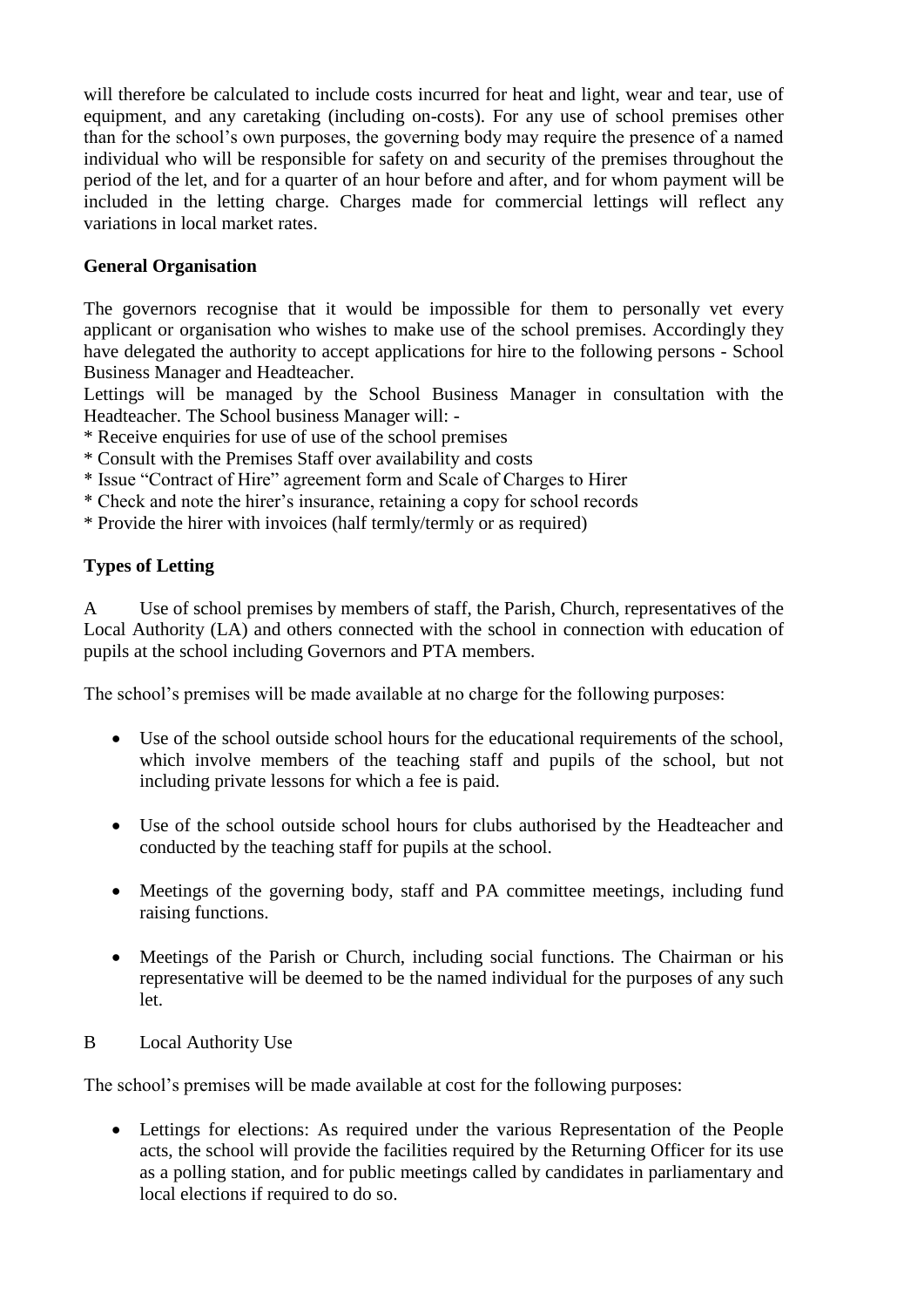- Other Local Authority Use: The school will make available its premises to the Royal Borough of Windsor and Maidenhead and other local authorities as requested, subject to the limitations set out in the policy
- C Registered Charities

The school's premises will be made available at the discretion of the Head Teacher for meetings of any registered charity based in the area served by the school. Charges for such meetings will be at cost.

D Commercial Lettings

Use of the school's premises by any organisation other than those listed above will be subject to an hourly charge calculated according to the category of usage. Hire prices are reviewed in the Autumn Term of each year and a current price list included as an appendix to this policy.

# **Limitations on Commercial Use of Premises**

1 The school is unable to enter into any commercial letting arrangement to use all or part of the premises during school hours.

2 *The Governing Body have directed that lettings on Sundays should be considered on their merits, and may be allowed at the discretion of the governing body.*

3 Because of the limited parking facilities and size of building, unless special arrangements have been made, the maximum number of people who may attend any function held at the school is 100.

4 The premises are only available between 6.00pm and 10.30pm during weekdays during the school term. Weekend and holiday lettings are by arrangement.

5 No smoking is permitted on the premises under a letting arrangement.

6 Live music is permitted only at the discretion of the Headteacher.

7 Fixed outdoor sports equipment is suitable only for use by children under 12 years of age.

8 Animals, including family pets, must not be brought onto the school premises under any circumstances. Guide and hearing dogs excepted.

9 No indoor sports equipment may be used by hirers unless by prior arrangement.

10 Alcoholic drinks may only be sold when the appropriate licence has been obtained from the council.

# **Use of Kitchen**

The kitchen may be borrowed during a letting subject to the following conditions.

• The kitchen fittings and equipment are not the property of the school, but are the responsibility of the contractors and the kitchen staff. There is therefore no charge for the use of the kitchen but it should be remembered that the use of the facilities is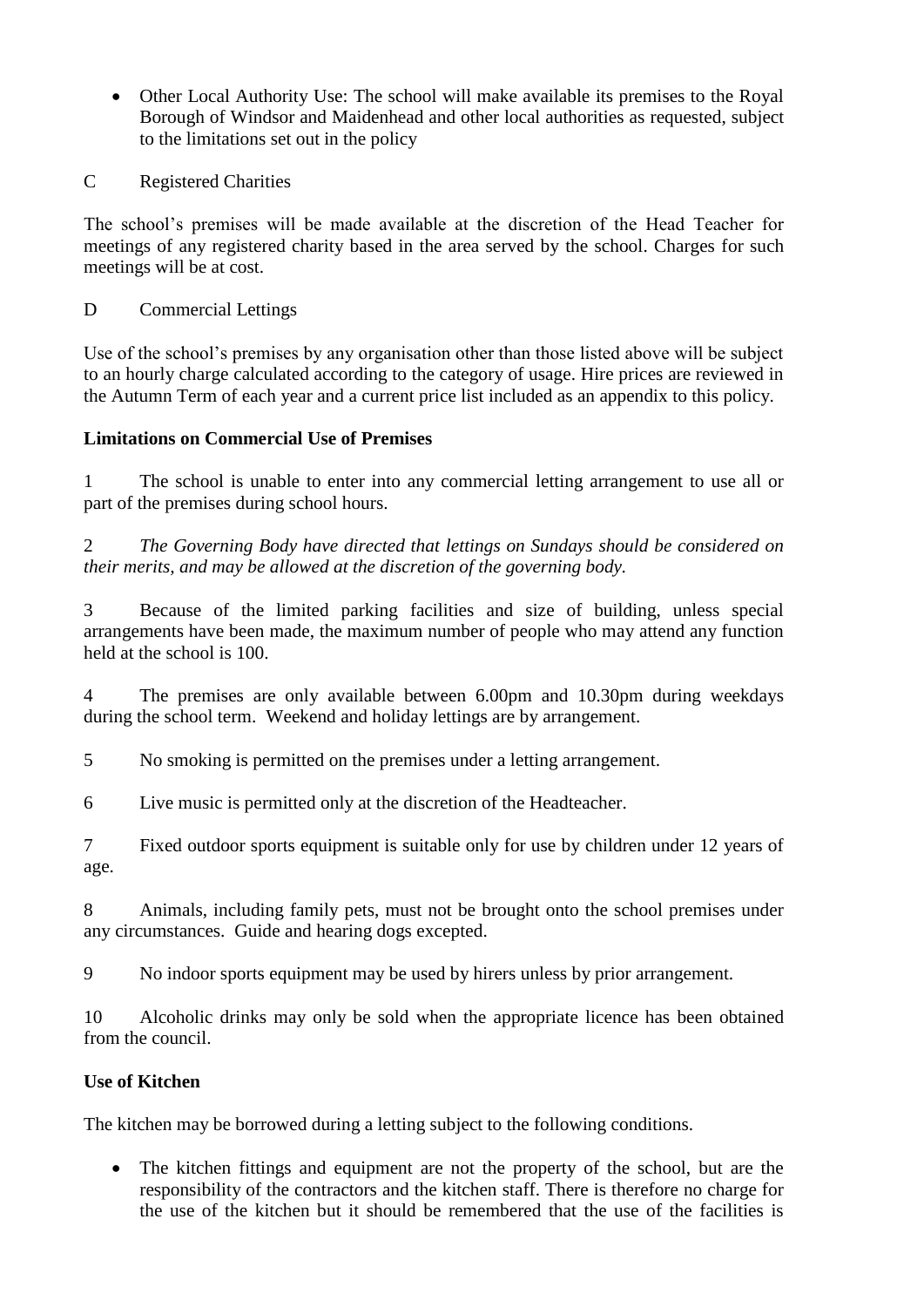limited and subject to the permission of the kitchen staff. If required a refundable deposit may be requested.

- The school does not provide cutlery or crockery, nor does it supply consumables.
- Care must be taken **NOT** to switch off the freezer. The hirer will be responsible for costs due to freezers being turned off.
- Cold items may **not** be placed in the fridge; this is to avoid the possibility of crosscontamination.
- For Health and Safety reasons the school does not provide cleaning materials. The kitchen must be left as found. The use of the brooms and mops is permitted.
- No windows shall be opened and all doors kept shut within the kitchen area.
- Hirers will not use the ovens or range unless suitably trained by the caretaker or catering staff.

Unless the above conditions are complied with the use of the kitchen will be withdrawn for future lettings.

# **Hire of the school facilities for Parties**

It is not the policy of the school to let the school facilities for parties. In the event that the Headteacher agrees that the school facilities may be borrowed for a party, the following will apply.

- Please note that throughout the letting our Lettings Supervisor is responsible for the safety and security of the premises. Therefore, you and any member of your group should have full regard for his/her instructions in connection with your use and access to the premises.
- Care must be taken to ensure that music is kept at an acceptable level in order not to disturb our neighbours.
- A responsible adult must be on site at all times.
- No glass or china to be used, due to possible injury from breakages.
- That unless the use of the school kitchen has been agreed the school does not provide food preparation or washing up facilities.
- There are no refrigeration facilities available.
- All rubbish must be removed from site, the school bins are not for use by the public.
- We request that people coming onto and leaving the premises do so quietly so as not to disturb our neighbours.

Unless the above conditions are complied with, the use of the school site will be withdrawn for this use.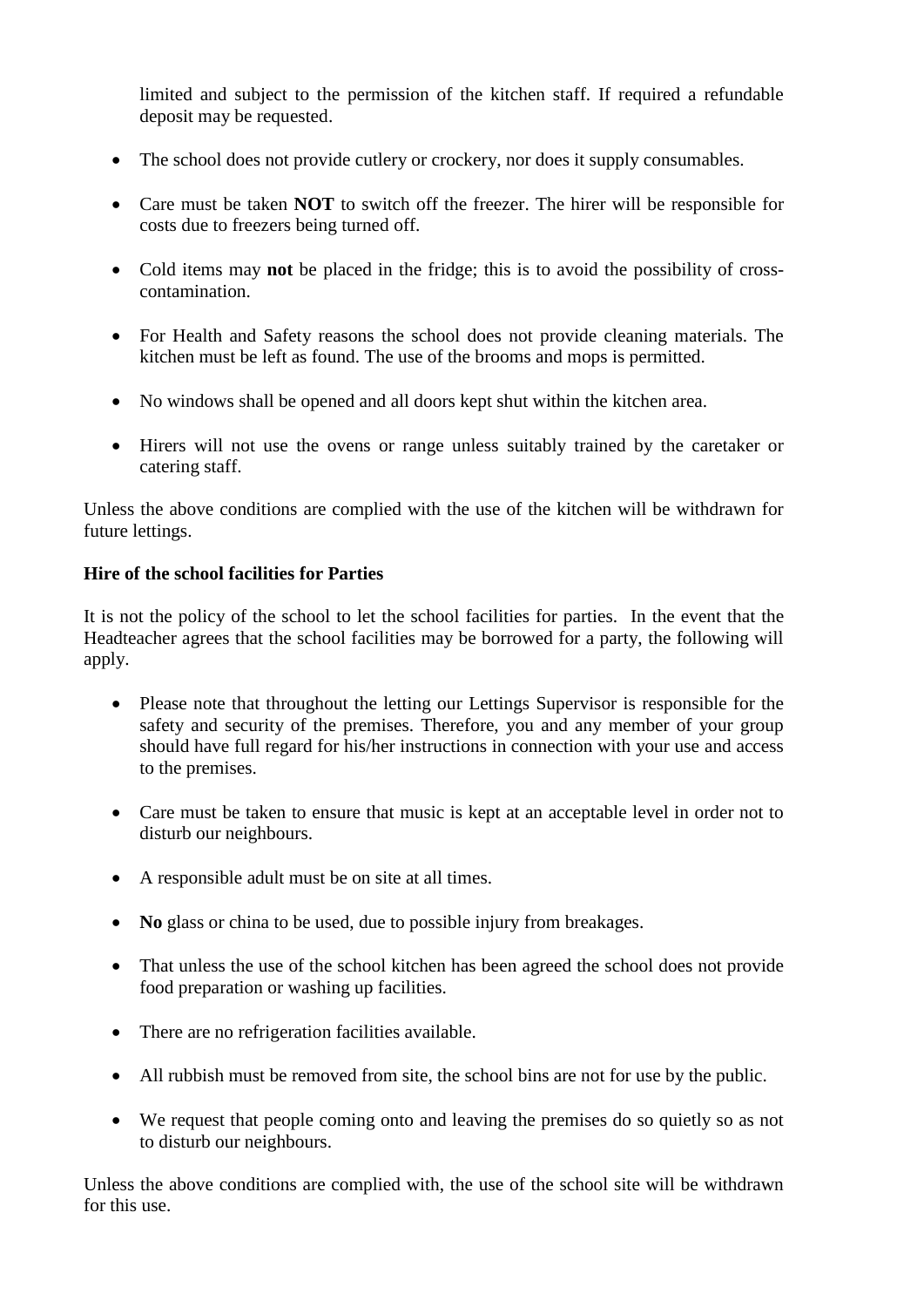# **The Hirer will**

Acquaint themselves with school activities, which will take precedence over the hirer's use of school premises so that dates published do not clash.

# **Third Party Insurance**

All users must carry sufficient third party liability insurance – currently £5 million (January 2012). Where the hirer fails to demonstrate that they hold sufficient insurance cover to satisfy the specified conditions, the school will levy an additional charge for insurance cover as laid down by the Authority and as set out in the terms of the contract document.

# **References**

In certain circumstances references will be requested by the Headteacher before the letting of the school facilities is agreed.

#### **Conditions of Acceptance**

All lettings agreements will only be deemed to be accepted when the hirer has completed and returned the required contract form, together with any advance deposit requested. Any lettings agreements not returned within one week of the let will result in the letting being cancelled.

#### **Charges**

Charges will be reviewed in the summer term each year for September changes. VAT is payable on the hire of equipment with the exception of tables, chairs and sports equipment. Details of current charges are attached to this document.

#### **Deposit**

A deposit will normally be charged to all hirers of *£20.00* minimum, which will be returned if no damage is caused. The deposit value will be set and agreed with the Head Teacher.

#### **Termination of Regular Lettings**

The period of notice for terminating a regular letting contract is half-termly, on either side. Regular lettings can be terminated at one week's notice if the hirer fails to comply with the conditions as set out in this policy.

# **Cancellations**

Governors will seek to recover any cost incurred by the school which are unavoidable and result directly from the cancellation of a letting. The school will do its very best to give at least 7 days notice if a cancellation (of any or all) of a hire/lettings contract is required. However the school has the right to cancel the letting agreement at any time.

# **Review**

This policy is subject to annual review by the Finance and Resources Committee who will make recommendations to the full governing body for approval.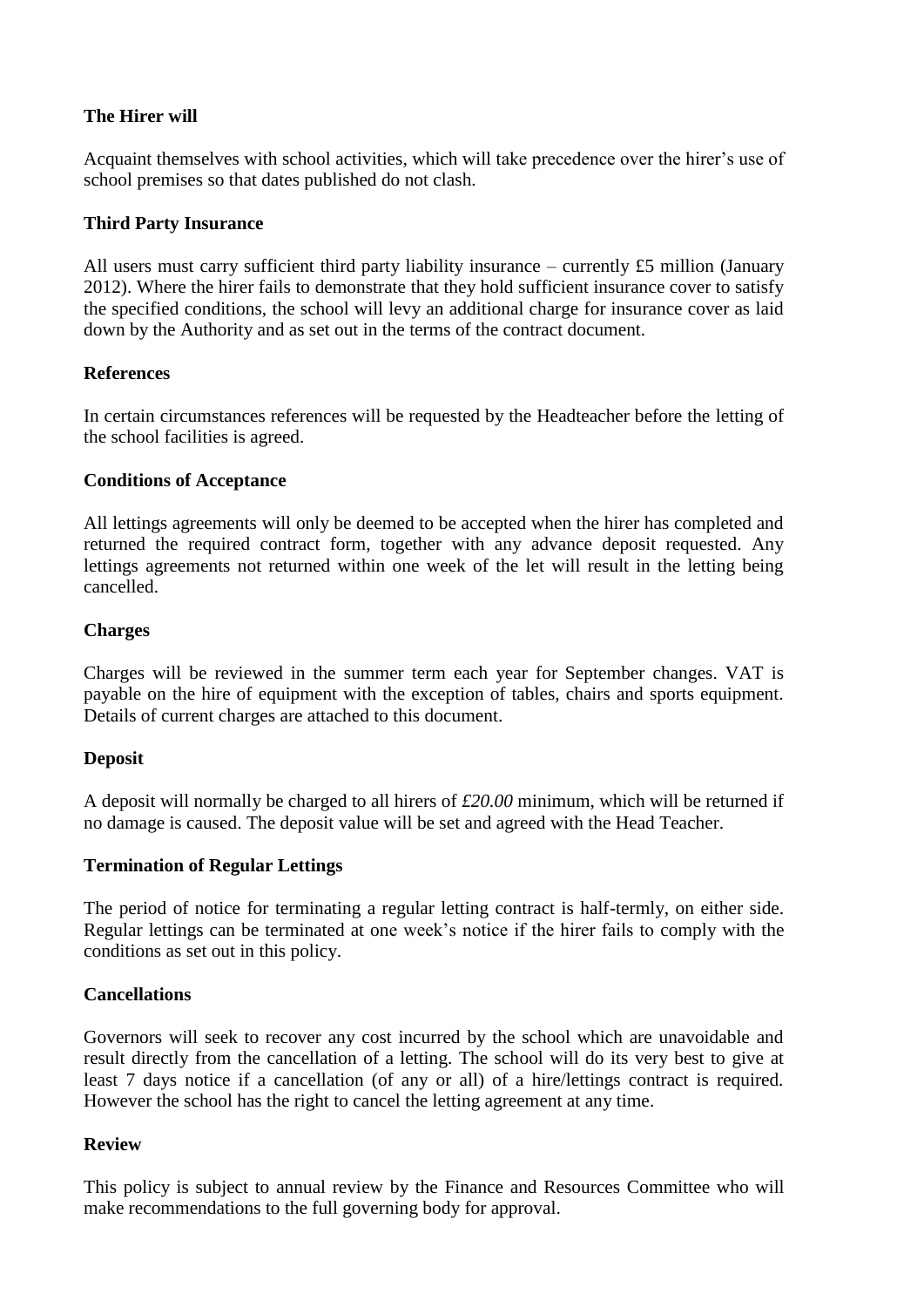A list of lettings is presented to the Finance and Resources Committee on a termly basis. This policy will be reviewed every three years or when necessary This policy was ratified by the Governing Body on Date……………………………………. Signed………………………………….

This policy will be reviewed in Spring 2020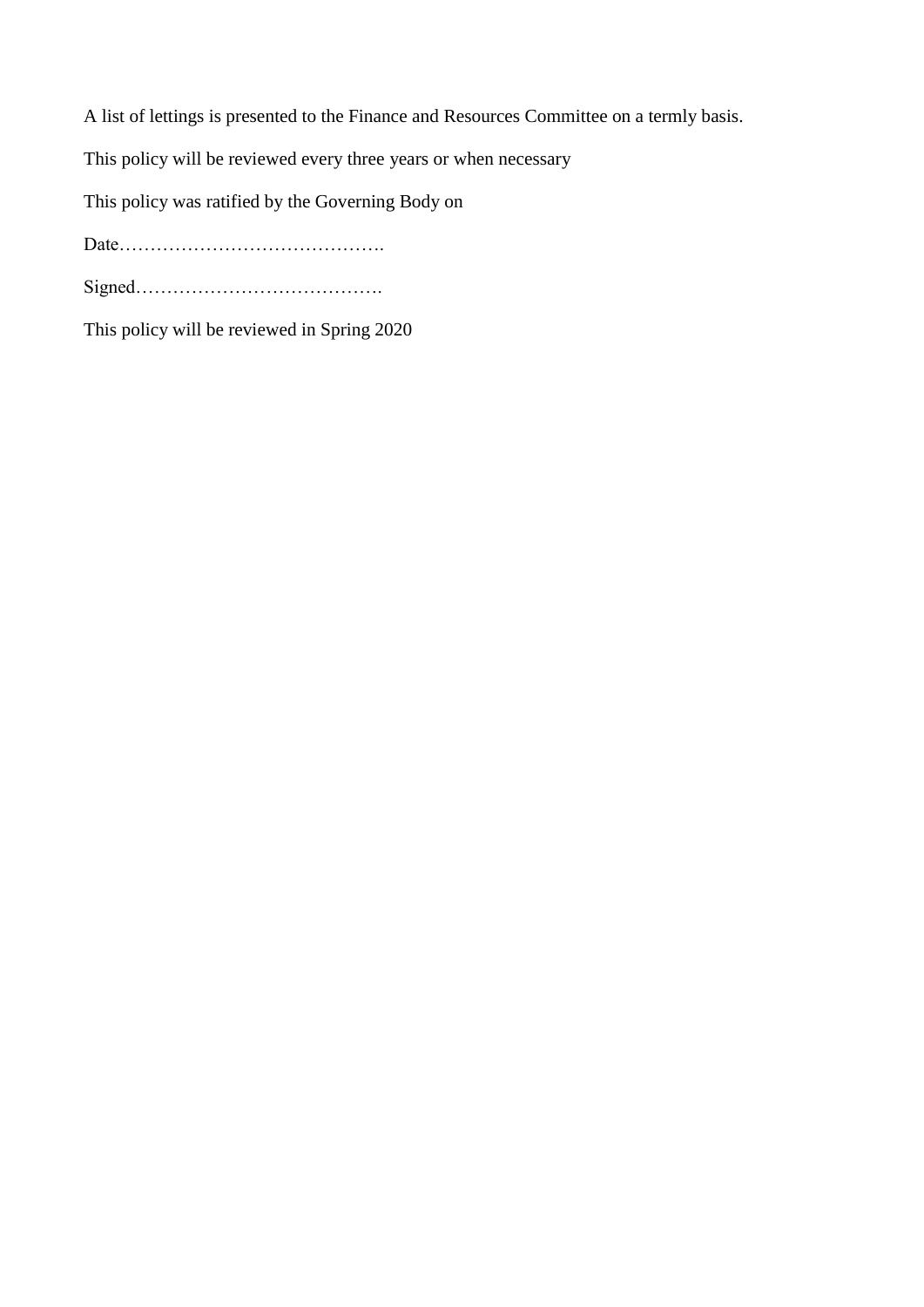# **APPENDIX A**

# **SCALE OF CHARGES**

| $\bullet$ | Hall                                     | £25 per hour   |
|-----------|------------------------------------------|----------------|
| $\bullet$ | Classroom                                | £20 per hour   |
| $\bullet$ | Field                                    | £10 per hour   |
|           | Other facilities including swimming pool | by negotiation |

# **Charges may vary dependent on user or by negotiation**

Users are expected to leave facilities clean, tidy and litter free; otherwise a cleaning charge will be made. Users are expected to provide their own rubbish bags and remove from site.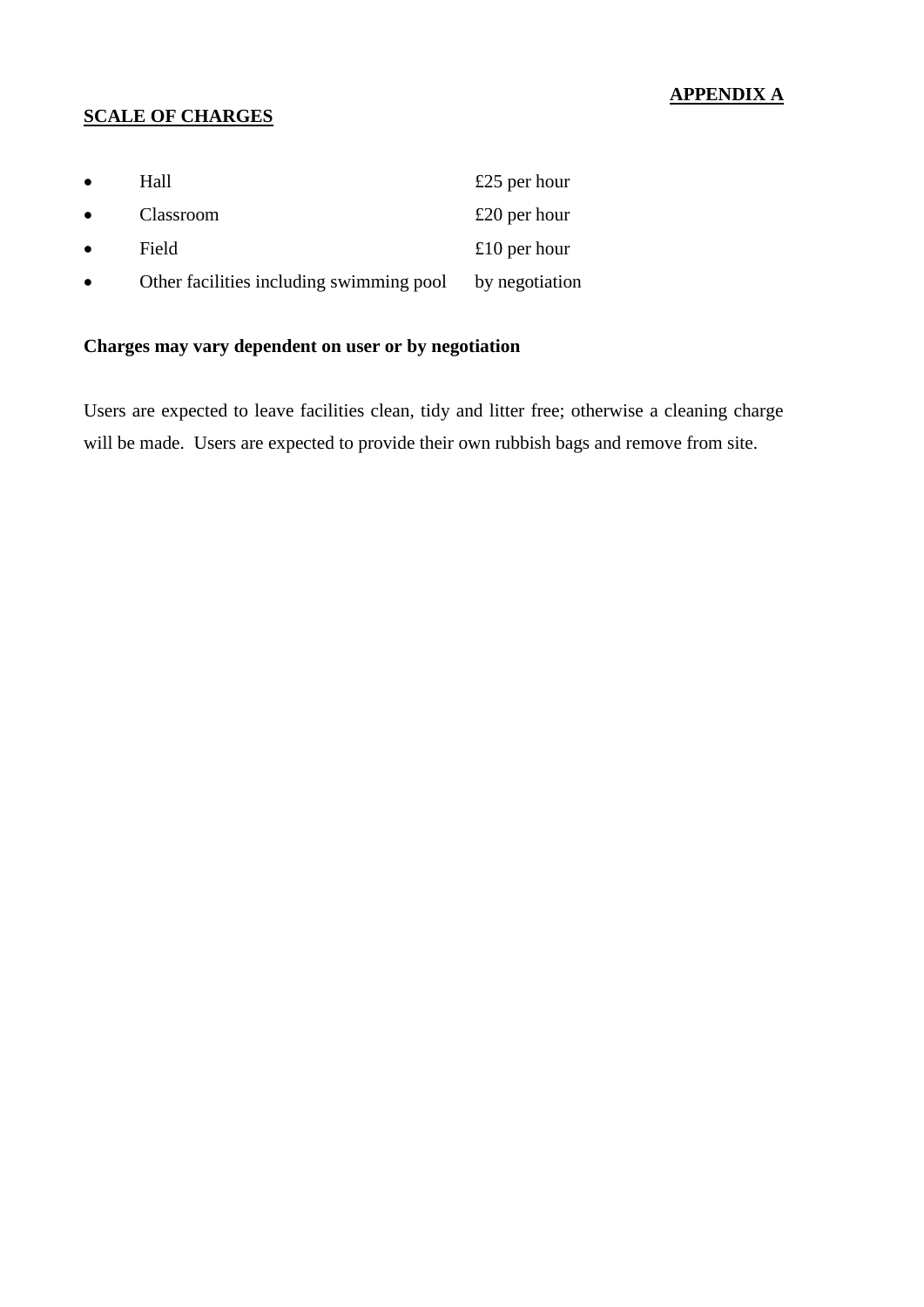# **The Catholic Academy Trust in East Berkshire St Mary's Catholic Primary School**

# *Learning and loving on our journey with*



# **Lettings Agreement**

#### **Contract for the hire of school accommodation and equipment by individuals, firms and companies**.

This agreement is made on the date below between St Marys Catholic Primary School and the Hirer (named below).

| Name:                                                                                           |                      |     |  |  |
|-------------------------------------------------------------------------------------------------|----------------------|-----|--|--|
|                                                                                                 |                      |     |  |  |
| If this Agreement is entered into on behalf of a club then the contracting parties shall be the |                      |     |  |  |
| School and an officer of the club. The officer of the club will be personally liable to the     |                      |     |  |  |
| School for all debts claims and other losses that shall arise under this Agreement.             |                      |     |  |  |
| <b>Address:</b>                                                                                 |                      |     |  |  |
|                                                                                                 |                      |     |  |  |
|                                                                                                 |                      |     |  |  |
| <b>Post Code:</b>                                                                               |                      |     |  |  |
|                                                                                                 |                      |     |  |  |
| <b>Tel No:</b>                                                                                  |                      |     |  |  |
|                                                                                                 |                      |     |  |  |
| <b>Occupation/Position:</b>                                                                     |                      |     |  |  |
|                                                                                                 |                      |     |  |  |
| <b>Purpose of Hire:</b>                                                                         |                      |     |  |  |
|                                                                                                 |                      |     |  |  |
| <b>Facility Required:</b>                                                                       |                      |     |  |  |
| <b>Additional Equipment</b>                                                                     |                      |     |  |  |
| required:                                                                                       |                      |     |  |  |
| (E.g. furniture,                                                                                |                      |     |  |  |
| crockery, TV etc.):                                                                             |                      |     |  |  |
| <b>Period of Hire:</b>                                                                          | Date:                |     |  |  |
|                                                                                                 | Single event         |     |  |  |
|                                                                                                 | From:                | To: |  |  |
|                                                                                                 | <b>Block booking</b> |     |  |  |
| <b>Time of Hire:</b>                                                                            | From:                | To: |  |  |
|                                                                                                 |                      |     |  |  |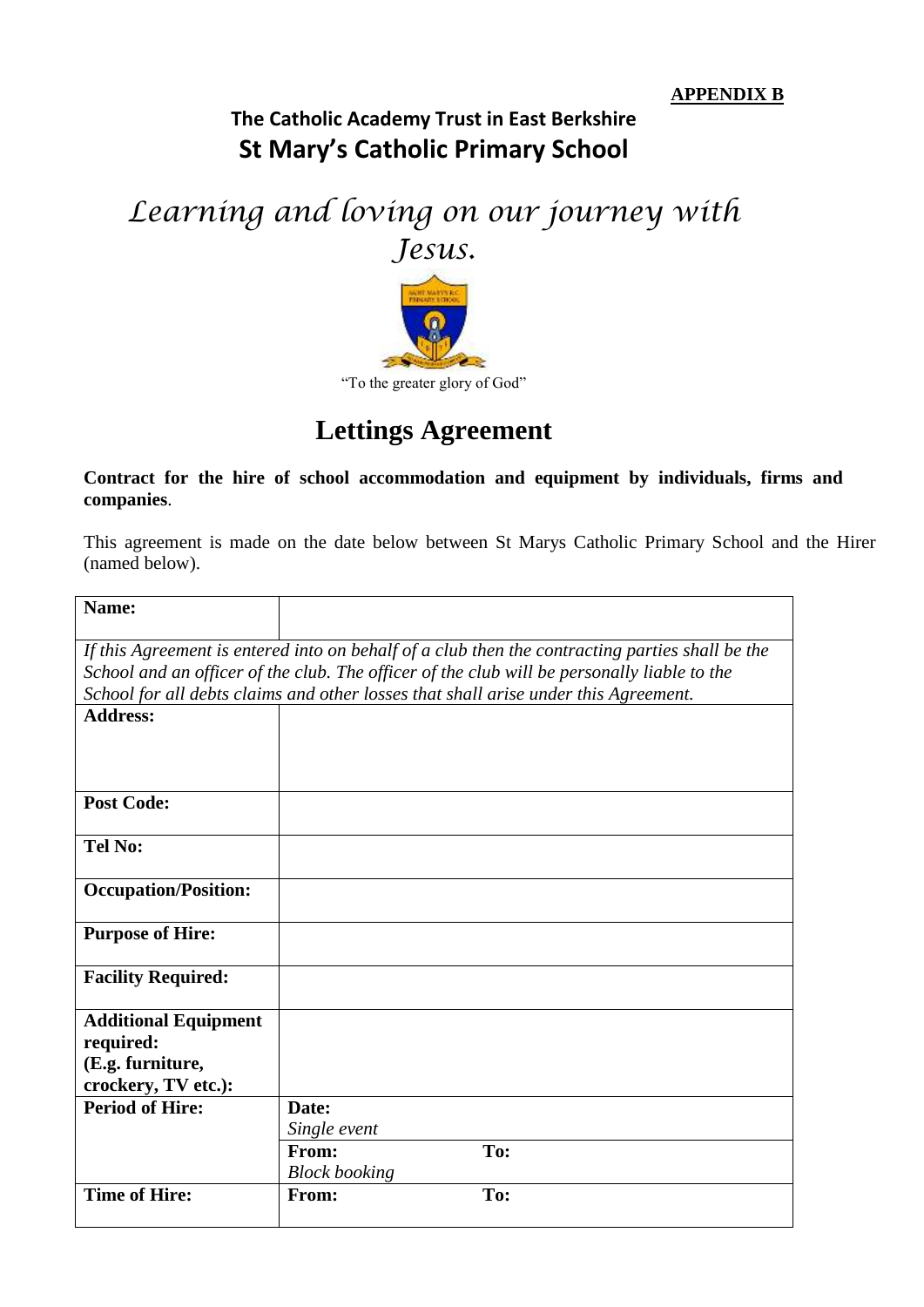| <b>Insurance:</b>     |   |
|-----------------------|---|
| <b>Booking Fee*:</b>  | ~ |
| Hourly or per session |   |
| fee                   |   |

ACCORDANCE WITH THE SCHOOL'S LETTING POLICY, CONDITIONS OF HIRE AND SCALE OF CHARGES.

#### **Obligations of the Hirer**

1 To hire and use the said accommodation/equipment in accordance with the school's lettings policy and conditions and charges which I confirm that I have seen and read.

2 That the School may at its discretion demand full payment of its charges or part thereof in advance be it before or during the duration of this agreement whereupon I shall pay the School's charges on demand.

- 3 That I have read, understood and shall observe and fulfil all the following Conditions:
- a) I confirm that all persons and lettings activities will comply with and not be in conflict with the ethos and policies of the academy with special regard to the Safeguarding and Child Protection and Equal Opportunities policies
- b) I agree that all requirements relevant to the letting will be complied with including obtaining any necessary licence (e.g. for the sale of intoxicating liquor) and that all personnel employed by the hirer or involved in any activity concerned will be advised of these conditions
- c) I shall not bring any dangerous or toxic substances on to the premises
- d) Three clear days notice is required in the event of the need to cancel a booking. If due notice is not given I will be required to pay the full hire charge
- e) VAT may be applicable in certain circumstances and for certain lettings. I have enquired at the time of booking whether VAT is payable
- f) I will ensure that a responsible person will be present on the premises at all times during the period for the letting
- g) I accept full responsibility for the damages to or theft of the School's property occurring during the period for which the premises are hired.
- h) I shall notify the School of any damage resulting from the hire of the premises within 24 hours of such hire
- i) Any cleaning undertaken which, in the opinion of the Officers of the School, occurs as a result of the hiring and outside the scope of the agreed hire charge, will be charged to me at the appropriate rate
- j) The School accepts no responsibility whatsoever and howsoever caused, for the loss of personal property brought into or left in the premises during the letting
- k) If I discover a hazard in regard to access to School premises or the equipment to be used, I shall take action to make the School's representative aware of the hazard
- l) I agree that no equipment will be used without the prior approval of the Headteacher of the School or the School's representative, as the case may be, and that the installation of my equipment will be carried out by competent personnel. All portable electrical equipment will be subjected to annual testing.
- m)I accept that I should familiarise myself with the escape routes, fire alarms and firefighting equipment. Notices regarding the procedures in relation to action in the event of a fire will also be studied and the information passed on by me to the users and any other person concerned.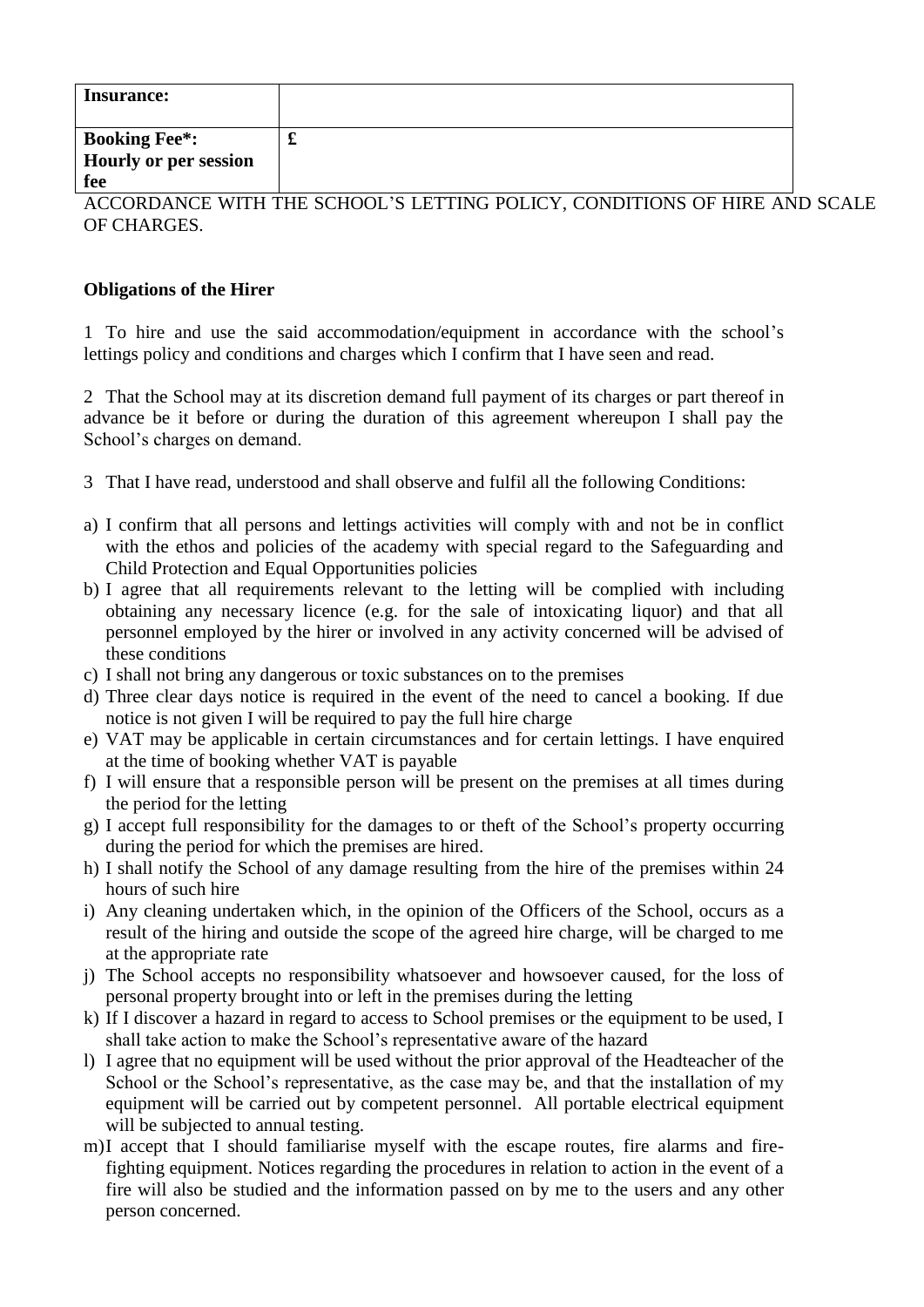- n) I will ensure that a responsible person have a working mobile phone at all times to use in the event of an emergency
- o) I shall not during the hire period cause or permit any nuisance or annoyance to any other users of the premises or to persons living in the locality of the premises
- p) I shall indemnify the School and the Royal Borough of Windsor and Maidenhead against all claims, costs, demands, expenses, actions or liabilities howsoever caused, arising from the use of the premises including, where appropriate from the use of the swimming pool by myself apart from claims and actions arising through the negligence of the, its servants or agents, the School or its governing body
- q) I further agree to effect Third Party insurance against any legal liability for loss, damage, demand or proceedings whatsoever, arising under any statute or at common law for damage to property, which shall include the hire premises, or personal injury or death of any person whosoever, caused during or by circumstances arising from, related to or connected with the hire of the premises on the following basis:-
- i Accidental bodily injury including death to third parties and further in respect of damage to their property - not less than £5million
- ii Accidental damage caused by fire to the premises on hire £5million
- iii Accidental damage caused to the premises on hire other than fire
- r) In accordance with Paragraph (p), I agree to demonstrate that my own insurance cover satisfies the specified conditions. Where the hire does not form part of a regular hire, i.e. on a weekly or monthly basis then a minimum charge of £2.60 will apply or 10.4% whichever is the greater. Where this charge is levied, the hirer should note that there is an excess of £250 in respect of paragraph (p) hereof and that the insurance does NOT provide cover for Political Parties or Professional Entertainers.
- s) I acknowledge that should I fail to pay the hire charge or any part thereof the School may pursue this as a debt and shall be entitled to charge interest on any amount outstanding after the date on which it has become due i.e. within one month from the date of the account.

#### **The Hirer agrees with the School to observe and perform the Conditions of Hire as set out above.**

| Signature of hirer   |  |
|----------------------|--|
| Date of signature    |  |
| Name of Organisation |  |
| Position             |  |

If the hirer is a firm this Agreement must be signed by a partner of the firm. If the applicant is a limited company this Agreement must be signed by a director or the secretary of the company. This form is to be returned to the school concerned at least 7 days before the proposed date of letting.

This form is to be returned to the school, at least 7 days before **the date of hire to:** 

**School Business Manager St Marys Catholic Primary School Cookham Road**